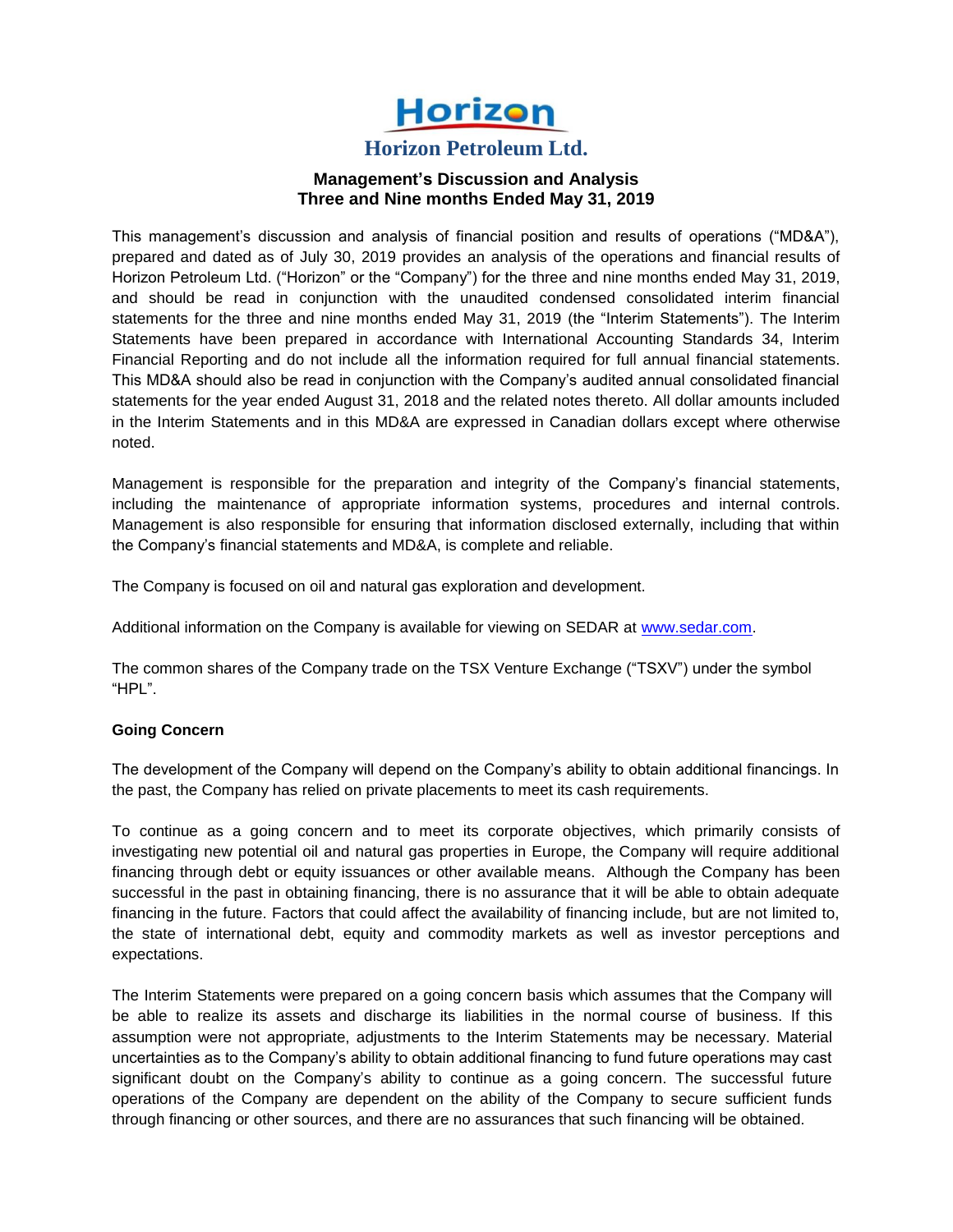

# **Forward-looking Statements**

This MD&A contains or incorporates by reference forward-looking information and statements (together "forward looking statements") which means disclosure regarding possible events, conditions, acquisitions, or results of operations that are based on assumptions about our future conditions and courses of action.

In certain cases, forward-looking statements can be identified by the use of words such as "plans", expects" or "does not expect", "estimates", "forecasts", "intends", "anticipates", "does not anticipate", "believes", or variations of such words and phrases or state that certain actions, events or results "may", "could", "would", or "might" occur, suggesting future outcomes, or other expectations, beliefs, plans, objectives, assumptions, intentions or statements about future events or performance. Forward-looking of results, performance or achievements to be materially different from any future results, performance or achievements expressed or implied by the forward-looking statements. Forward looking statements are only predictions and actual events, or results may differ materially. Although we believe that the expectations reflected in the forward-looking statements and information are reasonable it cannot guarantee future results, levels of activity, performance or achievement since such expectations are inherently subject to significant business, economic, competitive, political and social uncertainties and contingencies.

In particular, forward-looking information included in this MD&A includes, but is not limited to:

- oil and natural gas properties in which we may acquire an interest;
- our business strategy and planned acquisition and development strategy;
- expectations regarding our ability to raise capital;
- our future operating and financial results;
- the closing of the acquisition of the Primary Concessions and Secondary Concessions in Poland and the timing thereof;
- our plans with respect to extending or relinquishing our permits in France;
- timing of production;
- drilling plans and timing and results therefrom; and
- expected costs and netbacks from the primary concession.

By their nature, forward-looking statements involve assumptions, inherent risks and uncertainties, many of which are difficult to predict, and which are usually beyond the control of management, that could cause actual results to be materially different from those expressed by such forward-looking statements and information. Risks and uncertainties include, but are not limited to, volatility in market price for crude oil, condensate and natural gas; industry conditions; currency fluctuation; imprecision of reserve and resource estimates; liabilities inherent in oil and natural gas operations; environmental risks; incorrect assessments of the value of acquisitions and exploration and development programs; competition from other producers; the lack of availability of qualified personnel or management; changes in the regulatory environment; changes in income tax laws or changes in property tax laws relating to the oil and natural gas industry; ability to access sufficient capital from internal and external sources; and other risks identified in this MD&A under the heading "*Risk Factors*".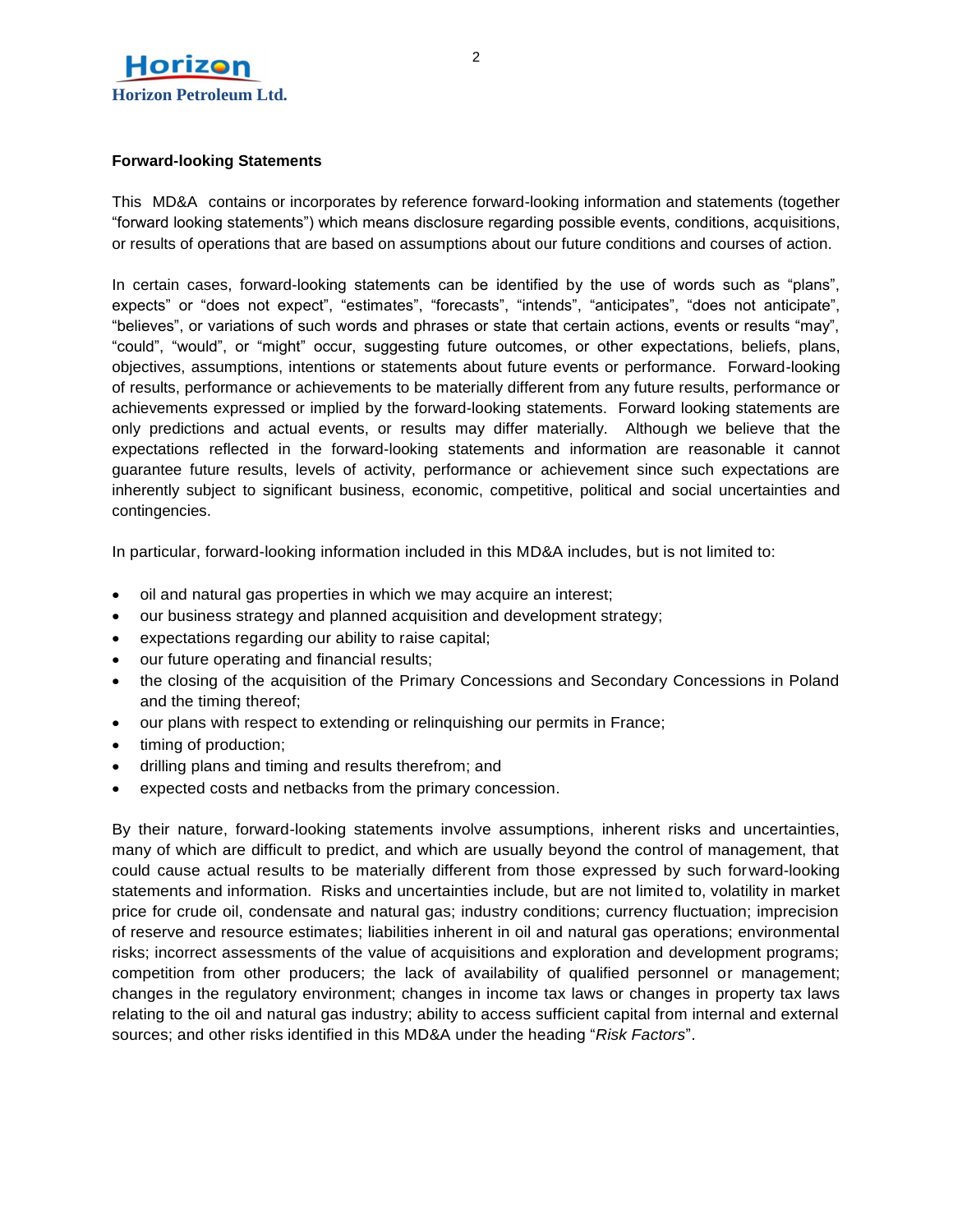

With respect to forward-looking statements contained in this MD&A, we have made assumptions that: the economic and political environment in which we operate or expect to operate will remain stable; the regulatory framework regarding royalties, taxes and environmental matters in the jurisdictions in which we operate or expect to operate will remain stable; and we will be able to obtain financing on acceptable terms when necessary.

Readers are cautioned that the foregoing lists of risks and assumptions are not exhaustive. Although the forward-looking statements contained herein are based upon what management believes to be reasonable assumptions, management cannot assure that actual results will be consistent with these forward-looking statements. Investors should not place undue reliance on forward-looking statements or information. Forward-looking statements contained in this MD&A are made as of the date of this MD&A and we disclaim any intent or obligation to update any forward-looking statements, whether as a result of new information, future events or results or otherwise, other than as required by applicable securities laws.

# **Highlights and Overview**

# *Financing*

On September 26, 2018 and October 16, 2018, the Company closed two tranches of a private placement financing issuing 22.1 million shares at \$0.05 per share for total gross proceeds of \$1,104,000. The Company expects to use these proceeds to assist in matters related to the closing of the acquisition of concessions in southern Poland, including the Lachowice conventional natural gas field. The private placement is now closed, however the Company continues to look for future financing.

# *Poland*

In September 2017, the Company entered into a series of definitive agreements with San Leon Energy plc ("SLE") for the acquisition ("Acquisition" or "the Acquisition") of a 100% interest in five conventional onshore oil and natural gas concessions in Poland.

The Acquisition consists of a 100% interest in four conventional oil and natural gas concessions in Poland known as Bielsko-Biala, Cieszyn, Kotlarka, Prusice, and a fifth concession that is under application, Buchowice. The purchase price is US\$1 million in cash (US\$900,000 payable on concession conversion, US\$100,000 was previously paid), C\$1 million in Horizon shares, and a 6% Net Profit Interest ("NPI").

Under the terms of the definitive agreements there are two significant Polish Government approvals required before the acquisitions close. The first, approval of the Company as an operator qualified to conduct oil and natural gas activities in Poland, was met on April 30, 2019. The second, the conversion of the concessions to the new Polish concession laws, has not yet been met. The Company and SLE amended the terms of the acquisition to allow the acquisitions to close but to make the payment of the purchase consideration contingent upon the concessions being converted. Upon concession conversion we estimate there will be standard post closing adjustments owing by the Company to SLE of approximately \$280,000.

The Company and SLE agreed to extend the long stop date for the acquisition to July 31, 2019.

On July 31, 2018 the Company entered into a non-binding Letter of Intent ("LOI") with a private European entity (the "Farmee") for a farm-in on the Lachowice conventional natural gas field in the Bielsko-Biala concession in southern Poland.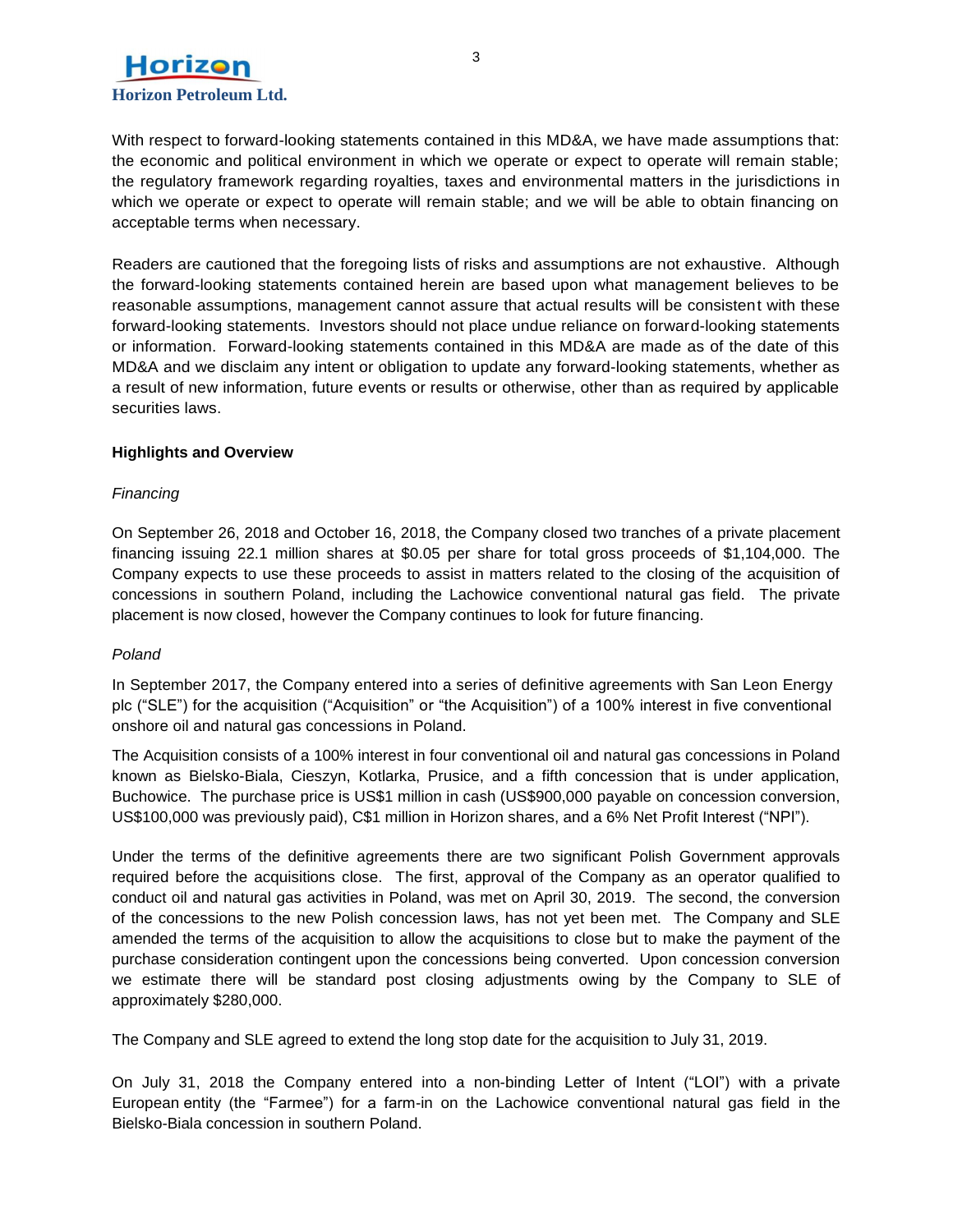

Under the terms of the LOI, the Farmee has agreed to fund 100% of the capital expenditures required to bring the Lachowice field to first production which includes the drilling, completion and testing of the first well. The capital expenditure is expected to total approximately US\$8 million (approximately C\$10.5 million). In return, the Farmee will receive 50% of the equity in Horizon's subsidiary that will hold the Bielsko-Biala concession. Future expenditures and profits on the Bielsko-Biala Concession will be shared equally. Horizon will continue as operator. The LOI is subject to a number of conditions, including formal documentation of a Joint Operating and Shareholder Agreement, confirmation of the Farmee's financial capacity, the closing of Horizon's acquisition of the Bielsko-Biala Concession and required regulatory approvals. For further information on the LOI, see the Company's press release of August 10, 2018.

The regulatory delays in Poland have affected Horizon's development plan. Our current plan has the Company and the Farmee commencing drilling and testing of the first well Q2 2020, with first production to occur by early 2021. In a previous press release dated August 10, 2018, 2017, Horizon had stated it was targeting first production from the Lachowice field by the fourth quarter of calendar 2019. The Company will work to accelerate the development timing wherever possible.

Readers are advised that the Acquisition of the Lachowice field assets in Poland has not yet been completed.

In parallel with closing the acquisition with SLE we continue to seek financing and M&A opportunities in Europe that could provide Horizon with production and/or cash flow.

#### *Asset Impairment*

For the year ended August 31, 2018 the Company recorded an asset impairment of \$988,009 against its Ledieux assets in France. During fiscal 2018 we determined that there is no current market for the Ledieux assets and further we believe the expected future cash flow from the French assets are zero as we do not have the funds to develop the asset and any future fundraising would be directed towards our opportunities in Poland. After impairment, the carrying value of the Ledieux assets at May 31, 2019 and August 31, 2018 is nil.

At May 31, 2019 the Company had a \$954,926 well abandonment obligation on the Ger permit. There are no other spending obligations in France at May 31, 2019.

# *Operational Results*

For the three and nine months ended May 31, 2019 the Company had a loss and comprehensive loss of \$233,2125 and \$667,132 respectively with cash used in operating activities of \$874,065 for the nine months ended May 31, 2019. The loss and comprehensive loss for the three and nine months ended May 31, 2018 were \$244,299 and \$1,458,496 respectively.

During the nine months ended May 31, 2019 the Company reduced expenditures on Property Investigation and Profession fees by almost \$600,000 accounting for the majority of savings over the same period in 2018. This reduction resulted from the completion of the due diligence on the acquisition of the Poland assets from San Leon Energy plc.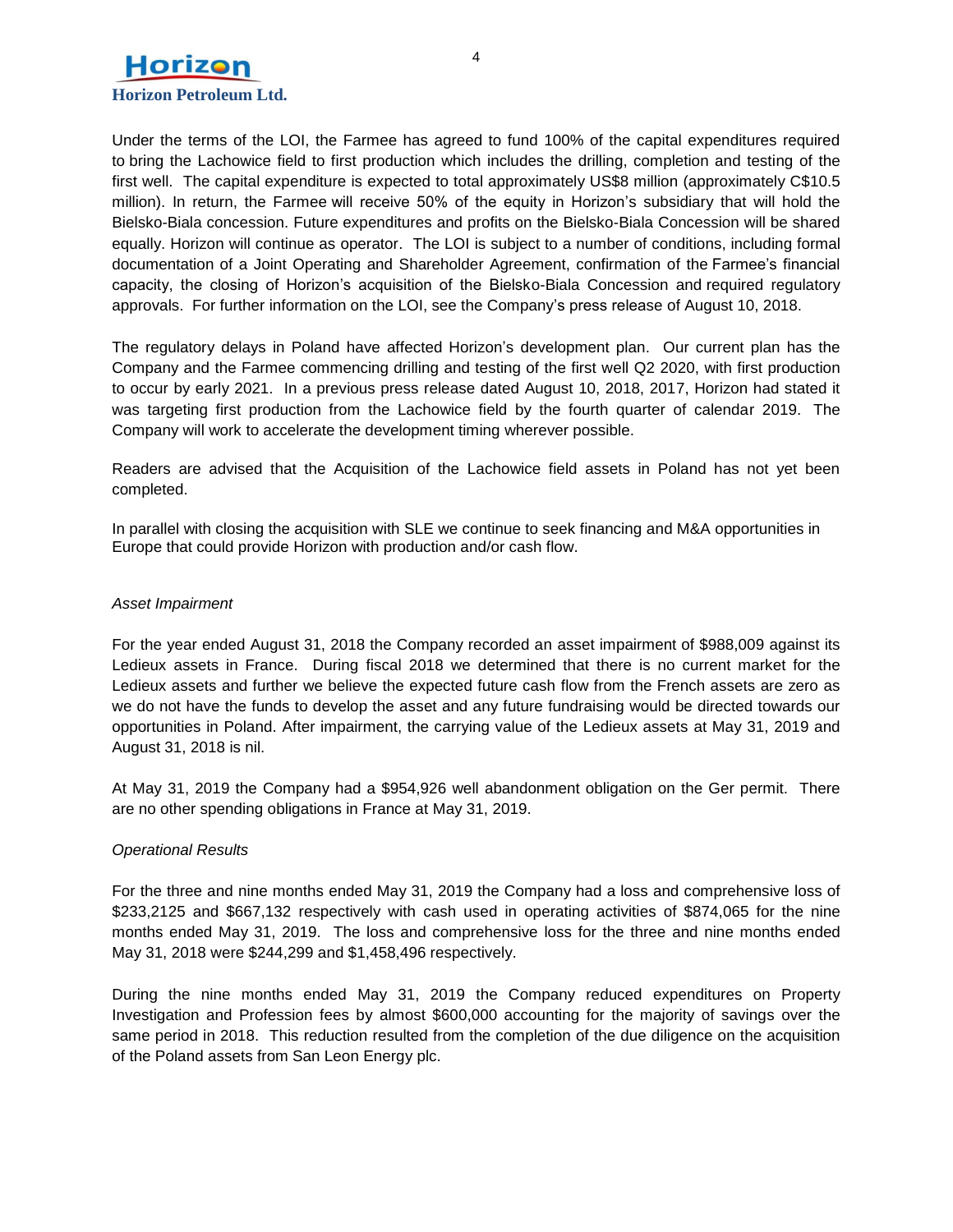

# **Quarterly Information**

|                                    | <b>Three Months</b>      |  | <b>Three Months</b>                 | <b>Three Months</b> |         |      | <b>Three Months</b>    |  |  |
|------------------------------------|--------------------------|--|-------------------------------------|---------------------|---------|------|------------------------|--|--|
|                                    | May 31, 2019             |  | February 28, 2019 November 30, 2018 |                     |         |      | <b>August 31, 2018</b> |  |  |
| <b>Total Assets</b>                | \$<br>548.424            |  | 748.253                             | - \$                | 997.156 | - \$ | 405,244                |  |  |
| <b>Total Revenue</b>               |                          |  |                                     |                     |         |      |                        |  |  |
| Working Capital (Deficiency)       | 221.160                  |  | 434.342                             |                     | 686.950 |      | (158, 142)             |  |  |
| Loss and Comprehensive Loss        | 233,212                  |  | 231,468                             |                     | 202,453 |      | 1,481,037              |  |  |
| Loss per Share (basic and diluted) | $\overline{\phantom{0}}$ |  | -                                   |                     |         |      | (0.04)                 |  |  |

|                                    |   | <b>Three Months</b><br>May 31, 2018 |     | <b>Three Months</b><br><b>February 28, 2018</b> |      | <b>Three Months</b><br>November 30, 2017 | <b>Three Months</b><br><b>August 30, 2017</b> |
|------------------------------------|---|-------------------------------------|-----|-------------------------------------------------|------|------------------------------------------|-----------------------------------------------|
| <b>Total Assets</b>                | Φ | 3.623.351                           | -\$ | 3.963.380                                       | - \$ | 4,509,727                                | 4,841,732                                     |
| <b>Total Revenue</b>               |   | $\overline{\phantom{a}}$            |     |                                                 |      |                                          | ۰                                             |
| Working Capital (Deficiency)       |   | 221.205                             |     | 527.841                                         |      | 1.145.288                                | 1,737,144                                     |
| Loss and Comprehensive Loss        |   | 243.466                             |     | 605.075                                         |      | 609.122                                  | 530,232                                       |
| Loss per Share (basic and diluted) |   | (0.01)                              |     | (0.02)                                          |      | (0.02)                                   | (0.01)                                        |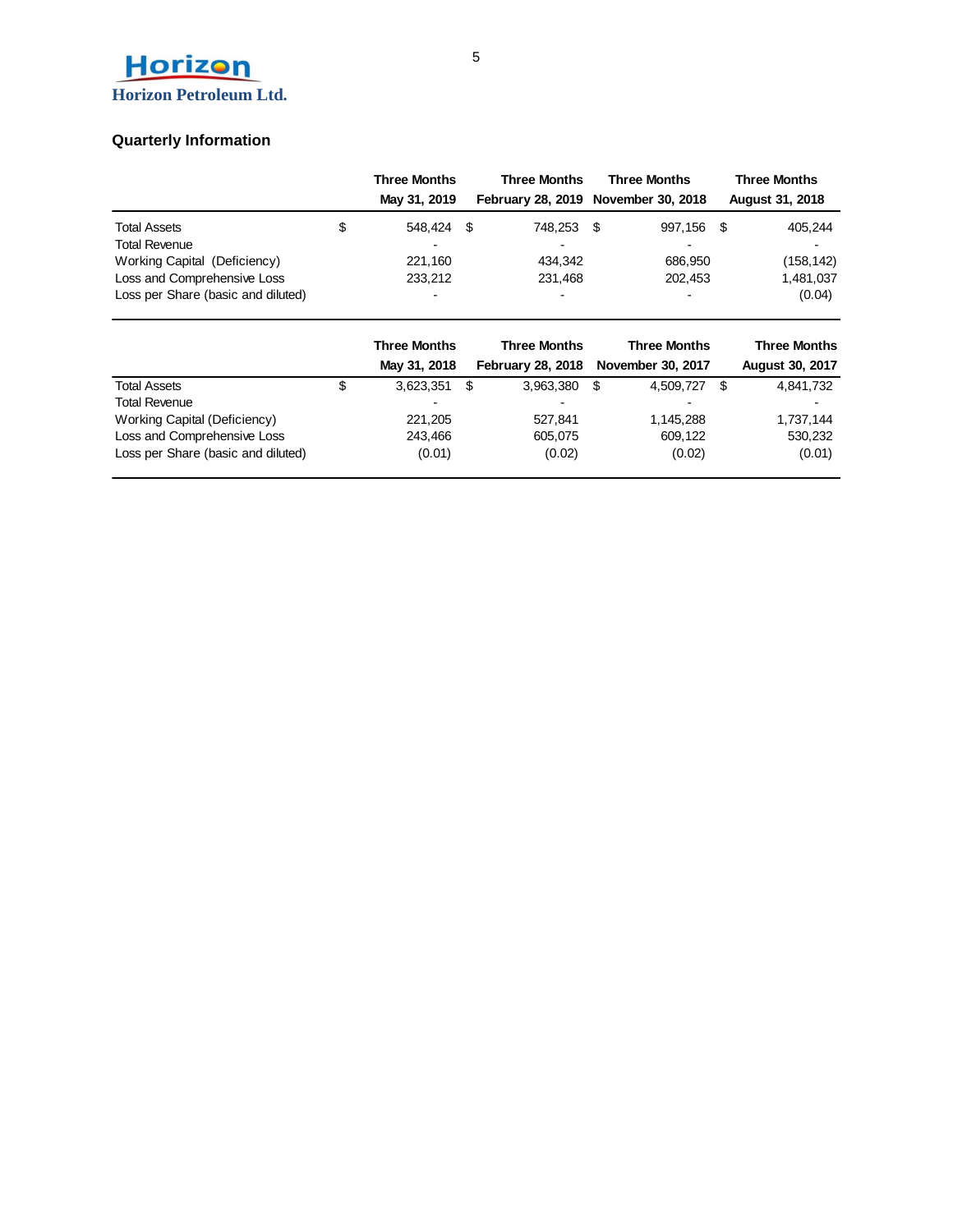

# **Result of Operations**

|    | May 31,    |                                                                                                | May 31,    |                                                  | May 31,   | Nine months<br>May 31,                          |               |
|----|------------|------------------------------------------------------------------------------------------------|------------|--------------------------------------------------|-----------|-------------------------------------------------|---------------|
|    |            |                                                                                                |            |                                                  |           |                                                 | 2018          |
|    |            |                                                                                                |            |                                                  |           |                                                 |               |
|    |            |                                                                                                |            |                                                  |           |                                                 |               |
| \$ | 21.000     | \$                                                                                             | 21.000     | \$                                               | 63.000    | \$                                              | 63.000        |
|    | 70,906     |                                                                                                | 107,333    |                                                  | 228,037   |                                                 | 227,833       |
|    | 80.040     |                                                                                                | 12,400     |                                                  | 192,304   |                                                 | 183,419       |
|    | 6,603      |                                                                                                |            |                                                  | 32,756    |                                                 |               |
|    | 12,735     |                                                                                                | 7,338      |                                                  | 32,238    |                                                 | 34,930        |
|    | 594        |                                                                                                | 10,064     |                                                  | 13,244    |                                                 | 611,126       |
|    | 10,485     |                                                                                                | 8,990      |                                                  | 40,094    |                                                 | 39,654        |
|    | 7,862      |                                                                                                | 22,950     |                                                  | 13.768    |                                                 | 71,437        |
|    |            |                                                                                                | 22,500     |                                                  | 15,000    |                                                 | 57,740        |
|    | 7,616      |                                                                                                | 8.309      |                                                  | 11,673    |                                                 | 17,548        |
|    | 8,306      |                                                                                                | 655        |                                                  | 9,112     |                                                 | 46,957        |
|    | 5,279      |                                                                                                | 24,144     |                                                  | 28,277    |                                                 | 110,075       |
|    | 3,799      |                                                                                                | 563        |                                                  | (6, 421)  |                                                 | 2,788         |
|    | (235, 225) |                                                                                                | (246, 246) |                                                  | (673,083) |                                                 | (1,466,507)   |
|    |            |                                                                                                |            |                                                  |           |                                                 |               |
|    | 2,013      |                                                                                                | 1,947      |                                                  | 5,951     |                                                 | 8,011         |
|    |            |                                                                                                |            |                                                  |           |                                                 |               |
|    |            |                                                                                                |            |                                                  |           |                                                 | \$(1,458,496) |
|    |            |                                                                                                |            |                                                  |           |                                                 |               |
|    | (0.00)     | \$                                                                                             | (0.01)     |                                                  | (0.01)    |                                                 | (0.04)        |
|    |            |                                                                                                |            |                                                  |           |                                                 | 37,777,176    |
|    | \$         | Three months<br>2019<br>Loss and comprehensive loss for the period $$$ (233,212)<br>59,857,176 | \$         | Three months<br>2018<br>(244, 299)<br>37,777,176 | \$<br>\$  | Nine months<br>2019<br>(667, 132)<br>57,537,469 | \$            |

During the three and nine months ended May 31, 2019 (the "Current Period"), the Company incurred a net loss of \$233,212 and \$667,132 respectively. This is compared to a loss of \$244,299 and \$1,458,496 for the three and nine months ended May 31, 2018 (the "Comparative Period").

# *Professional fees*

Professional fees during the Current Period were \$80,040 and \$192,304 versus \$12,400 and \$183,419 for the Comparative Period. The largest increase in the three months ended ay 31, 2019 versus the comparative period was due to the hiring of a financial advisory firm to assist in financing.

# *Property Investigation Costs*

Property investigation costs during the Current Period were \$594 and \$13,244 versus \$10,064 and \$611,126 for the Comparative Period. During the Comparative Period the Company was actively pursuing new opportunities in Poland which required the performance of significant due diligence on the counterparties and the assets. For the Current Period, the due diligence was mostly completed and we have been focusing on completing the regulatory process in Poland which has not required a large amount of costs.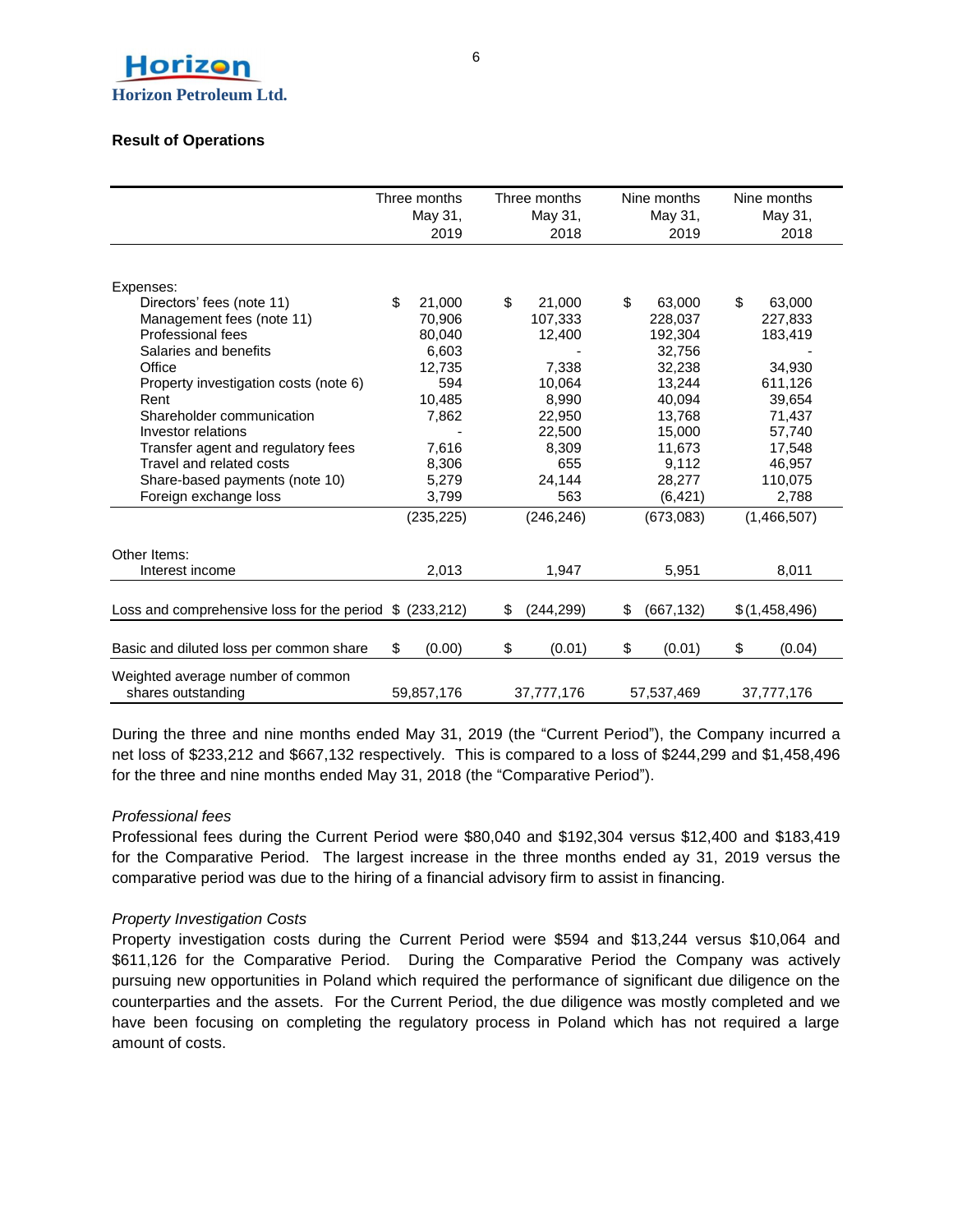

### *Management fees*

Management fees during the Current Period were \$70,906 and \$228,037 versus \$107,333 and \$227,833 for the Comparative Period. Management fees consist primarily of payments made to the CEO, the VP Business Development, and the Interim CFO. Management fees decreased during the three months ended May 31, 2019 versus the Comparative Period due to the VP Business Development leaving the Company in December, 2018.

### *Salaries and wages*

Salaries and Benefits during the Current Period were \$6,603 and \$32,756 versus nill for the Comparative Period. The Current Period costs relate to an employee in France who is managing the French assets purchased late in the prior year.

#### *Directors fees*

Directors fee during the Current Period were \$21,000 and \$63,000 which is consistent with the Comparative Period.

#### *Office and Rent*

Office and Rent during the Current Period was \$23,220 and \$72,332 and was consistent with the Comparative Period with expenditures of \$16,325 and \$74,584.

# *Investor relations and Shareholder communication*

Investor relations and Shareholder communications costs during the Current Period was \$7,862 and \$28,798 versus Comparative Period expenditures of \$45,450 and \$129,177. The higher costs in the Comparative Period was due to the higher level of financing efforts during that time. As at May 31, 2019 we have no contracts with Investor relations or Shareholder communication advisors.

# *Travel and Related*

Travel and Related costs during the Current Period were \$8,306 and \$9,112 versus Comparative Period expenditures of \$655 and \$46,957. The higher costs in the Comparative Period reflect the significant business development work being done in Europe during that period.

Horizon's projects have not generated revenue. Please see disclosure under Poland in the Highlights and Overview section of this MD&A for the status of such projects and the conditions required to be satisfied prior to moving the Projects to the next stage.

# **Liquidity and Capital Resources**

The Company had working capital of \$221,159 and cash and equivalents on hand of \$278,281 as at May 31, 2019. This compares to a working capital deficit of (\$158,142) and cash on hand of \$168,235 as at August 31, 2018. The Company has an asset retirement obligation of \$954,9269 as at May 31, 2019.

The development of the Company will depend on the Company's ability to obtain additional financings. In the past, the Company has relied on private placements to meet its cash requirements.

To continue as a going concern and to meet its corporate and financial objectives, the Company will require additional financing through debt or equity issuances or other available means. Although the Company has been successful in the past in obtaining financing, there is no assurance that it will be able to obtain adequate financing in the future or that such financing will be on terms advantageous to the Company. Factors that could affect the availability of financing include, but are not limited to, the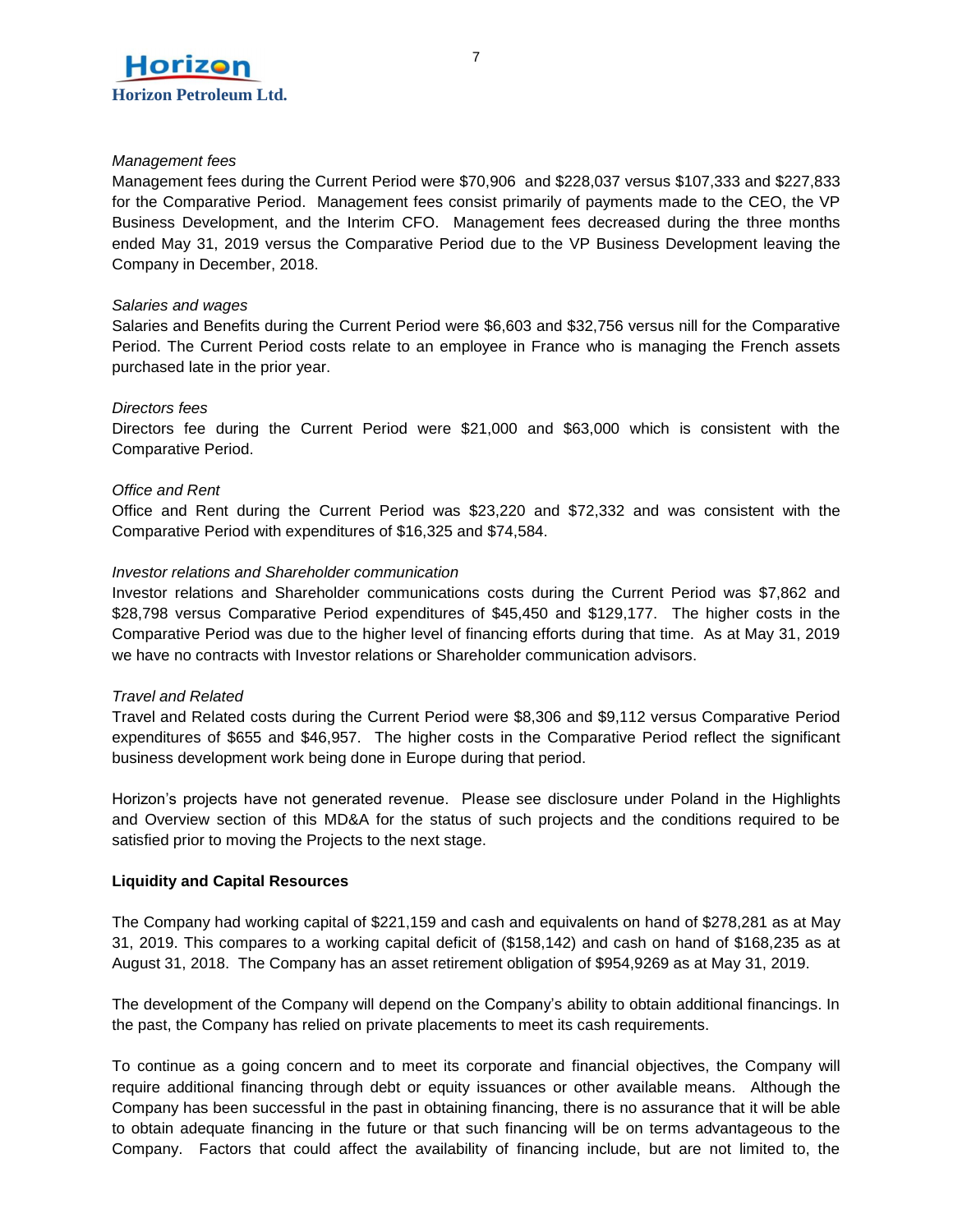

progress and exploration results of the mineral properties, the state of international debt, equity and commodity markets, and investor perceptions and expectations.

The Company's Interim Statements were prepared on a going concern basis which assumes that the Company will be able to realize its assets and discharge its liabilities in the normal course of business. If this assumption were not appropriate, adjustments to these Interim Statements may be necessary. Material uncertainties as to the Company's ability to obtain additional financing to fund future operations may cast significant doubt on the Company's ability to continue as a going concern. The successful future operations of the Company are dependent on the ability of the Company to secure sufficient funds through financing or other sources, and there are no assurances that such financing will be obtained.

#### **Exploration and Evaluation Assets**

For the year ended August 31, 2018 the Company recorded an asset impairment of \$988,009 against its Ledieux assets in France. During fiscal 2018 we determined that there is no current market for the Ledieux assets and further we believe the expected future cash flow from the French assets are zero as we do not have the funds to develop the asset and any future fundraising would be directed towards our opportunities in Poland .

After impairment, the carrying value of the Ledieux assets at May 31, 2019 and August 31, 2018 is nil.

# **Related Party Transactions**

The Company incurred the following expenses charged by key management personnel and companies controlled by key management personnel:

|                                                                                               | Nine months<br>May 31,<br>2019   | Nine months<br>May 31,<br>2018 |
|-----------------------------------------------------------------------------------------------|----------------------------------|--------------------------------|
| Executive compensation (1) to (4)<br>Non-executive directors fees (5)<br>Share-based payments | S<br>183,000<br>63,000<br>28,277 | 259,333<br>63,000<br>110,075   |
|                                                                                               | S<br>274.277                     | 432,408                        |

(1) Includes \$90,000 (2018 \$90,000) in management fees paid or accrued to the Company's current CEO.

(2) Includes \$75,000 (2018 \$58,333) in management fees paid or accrued to the Company's current interim CFO.

(3) Includes \$18,000 (2018 \$72,000) in management fees paid or accrued to the Company's former VP Business Development.

(4) Includes \$Nil (2018 - \$39,000) in professional fees paid or accrued to a company controlled by the former corporate secretary of the Company.

(5) Includes \$63,000 (2018 - \$63,000) in directors' fees paid or accrued to three non-executive directors of the Company.

Included in accounts payable and accrued liabilities as at May 31, 2019 is \$13,017 (August 31, 2018 - \$135,090) owing to related parties. All related party transactions were conducted on arm's length terms.

#### **Off Balance Sheet Arrangements**

The Company has no off-Balance Sheet arrangements as at the date of this report.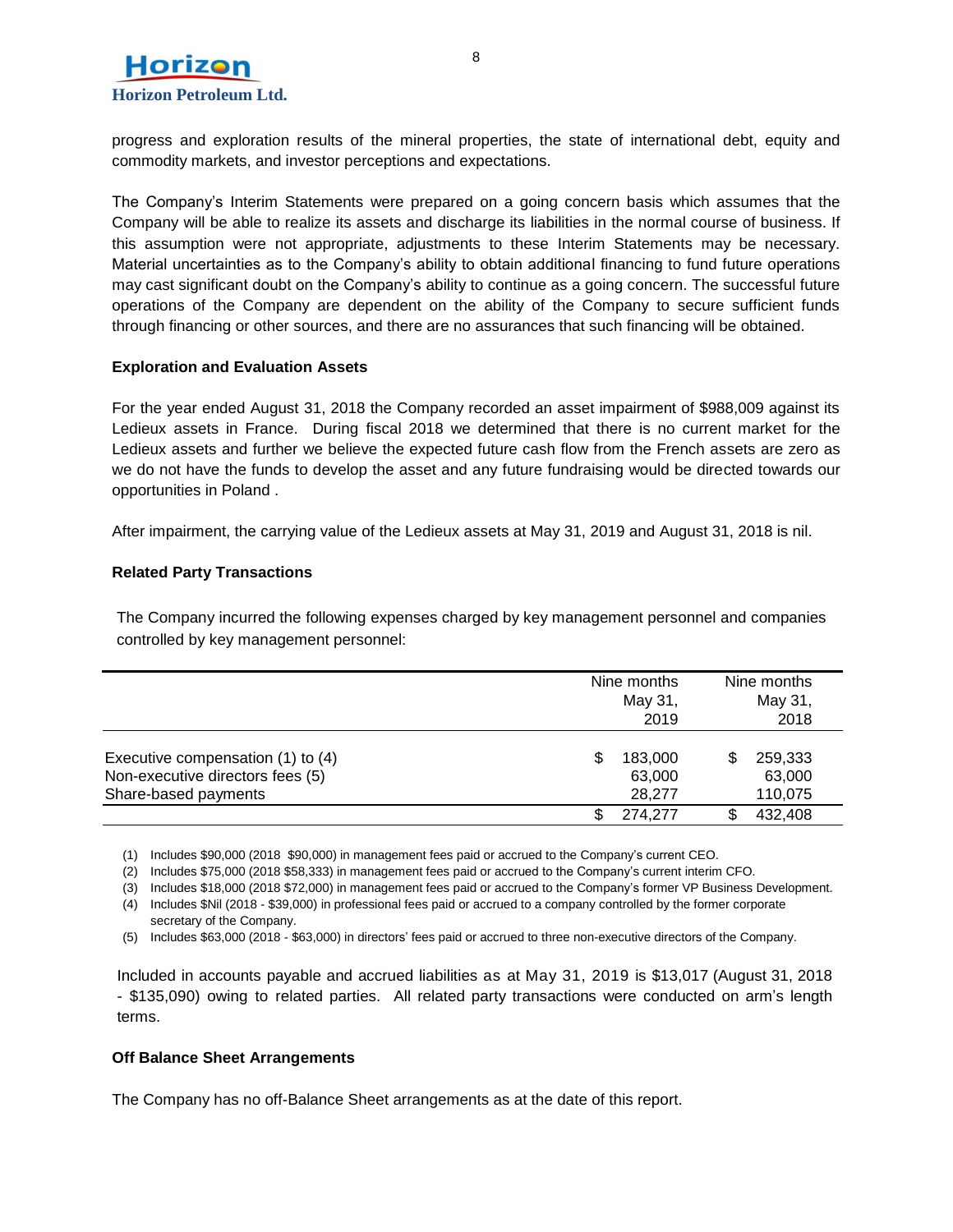

# **Contingent Liabilities**

The Company has no Contingent Liabilities as at the date of this report.

# **Capital Resources and Commitments**

In France, the Ger license expired on April 16, 2018 and carries an outstanding obligation to abandon a previously drilled well. The obligation was originally estimated at approximately €1.82 million. During fiscal 2018 the Company commissioned a new engineering report to primarily address the scope of abandonment work necessary to meet their obligations under the concession. As a result, the decommissioning obligation was reduced by \$1,884,986. The Company valued the asset retirement obligation at \$954,926 as at May 31, 2019 (August 31, 2018 - \$959,989). There is no current time frame required for abandoning this well. Funds for the abandonment are expected to come from the cash flow generated from a future acquisition, and/or a future equity issue. The Ger license also carried a commitment to spend of €3 million which expired with the license without penalty or obligation to the Company.

The Ledieux license expired on August 8, 2018. At the time of expiry, the Company had a commitment to spend €8 million on developing the block. This commitment expired with the permit. The Company applied for an extension to the permit under the same conditions as the previous permit which may result in a further monetary commitment to develop the block. There is no timeframe as to when an extension may be granted or refused.

# **Proposed Transactions**

See section on "Poland" under Highlights and Overview above.

# **Investor Relations**

During fiscal 2018, the Company entered into an agreement whereby the Company retained the services of Brisco Capital Partners Corp. ("Brisco") and Stirling Merchant Capital Inc. ("Stirling") to provide investor relations and marketing services.

The agreement with Brisco and Stirling was terminated by the Company on September 7, 2018. Under the terms of the original agreement Brisco and Sterling were each to receive 200,000 options to purchase one common share of the Company with an exercise price of \$0.07. The options expired on December 6, 2018 without exercise.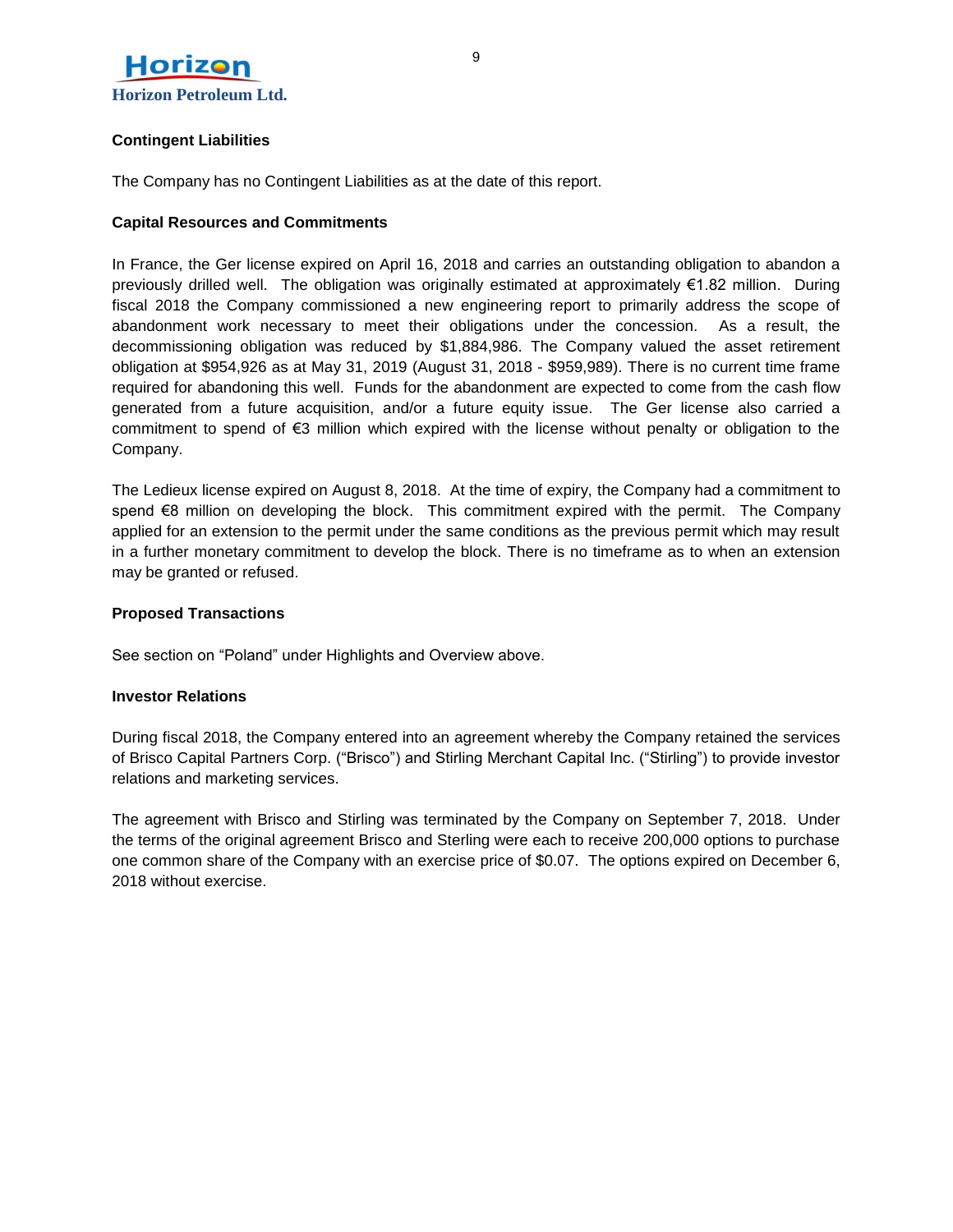

#### **Financial instruments and risk management:**

Financial instruments that are measured subsequent to initial recognition at fair value are grouped in Levels 1 to 3 based on the degree to which the fair value is observable:

- (a) Level 1: Unadjusted quoted prices in active markets that are accessible at the measurement date for identical, unrestricted assets or liabilities;
- (b) Level 2: Quoted prices in markets that are not active, or inputs that are observable, either directly or indirectly, for substantively the full term of the asset or liability; and
- (c) Level 3: Prices or valuation techniques that require inputs that are both significant to the fair value measurement and unobservable (supported by little or no market activity).

All of the Company's financial instruments approximate their fair value as at May 31, 2019 and August 31, 2018 due to their short term nature.

The Company does not have any financial instruments recognized at fair value. The carrying values of cash and cash equivalents, accounts receivables, acquisitions deposit, and accounts payable and accrued liabilities approximate their fair values because of their short terms to maturity.

(a) Financial instrument risk exposure and risk management:

The Company is exposed in varying degrees to a variety of financial instrument related risks. The Board of Directors approves and monitors the risk management processes. The type of risk exposure and the way in which such exposure is managed is provided below.

(b) Credit risk:

Credit risk is the risk of potential loss to the Company if a counterparty to a financial instrument fails to meet its contractual obligations. The Company's credit risk is primarily attributable to its liquid financial assets, including cash and equivalents, accounts receivable and acquisition deposit. The Company limits the exposure to credit risk by only investing its cash with high credit quality financial institutions in business and saving accounts, and guaranteed investment certificates, which are available on demand by the Company. The carrying amount of cash and equivalents, accounts receivables and acquisition deposit represents the Company's maximum exposure to credit risk.

(c) Interest rate risk:

Interest rate risk is the risk that the fair value or future cash flows of a financial instrument will fluctuate because of changes in market interest rates. The Company's interest bearing financial assets are comprised of cash and cash equivalents and acquisition deposit, which bear interest at fixed or variable rates. The Company is not exposed to material interest rate risk.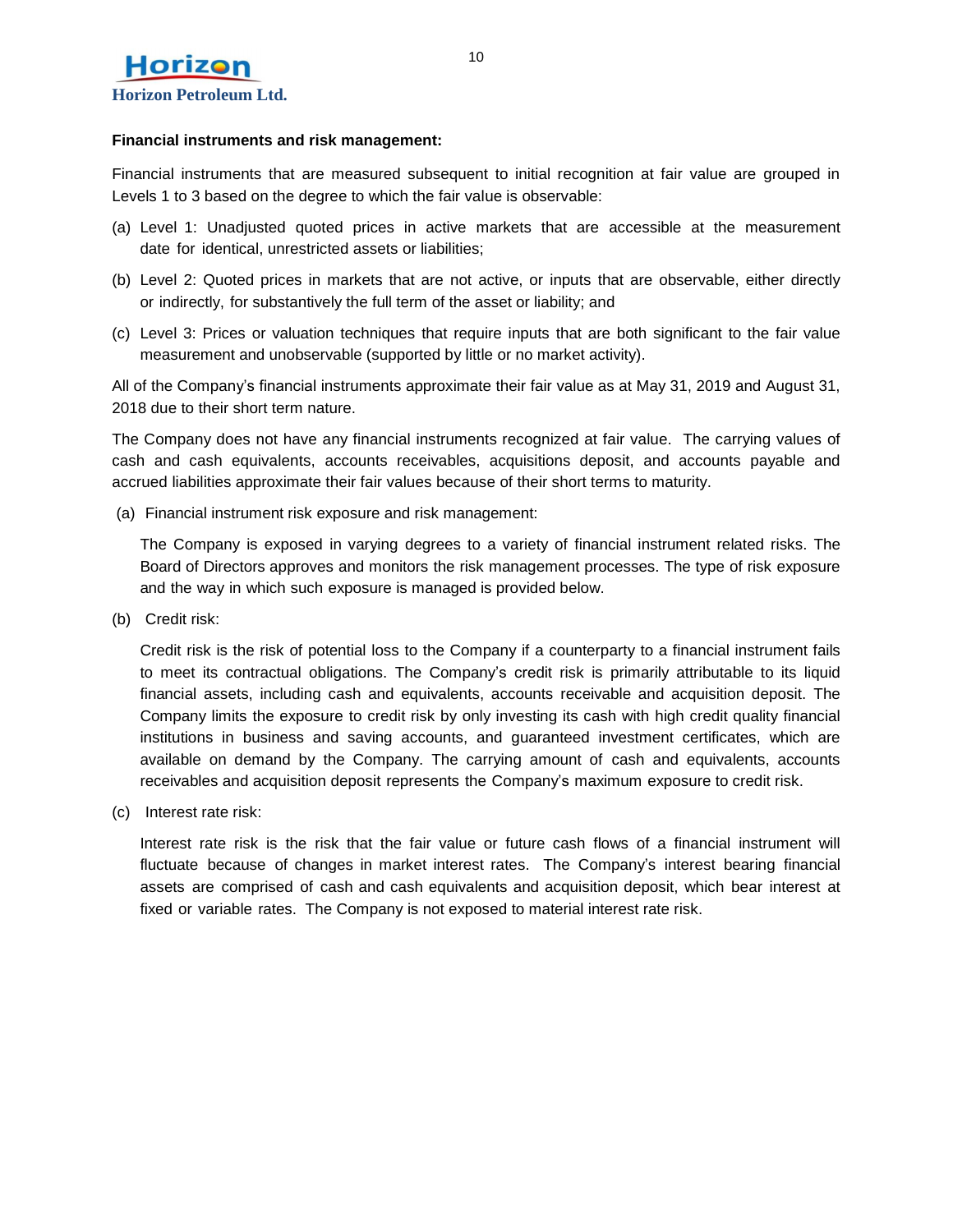

(d) Foreign currency:

The Company is exposed to foreign currency risk as some of its cash and equivalents and accounts payable and accrued liabilities are held in US Dollars (USD), GBP and EURO. The Company has not entered into any agreements or purchased any instruments to hedge possible currency risks at this time.

The exposure of the Company's cash and cash equivalents does not have significant exposure to changes in exchange rates.

|                                                                       | May 31, 2019                     |    |                          |    | August 31, 2018                  |    |                                       |  |
|-----------------------------------------------------------------------|----------------------------------|----|--------------------------|----|----------------------------------|----|---------------------------------------|--|
|                                                                       | Amount in<br>Foreign<br>Currency |    | Amount in<br>CAD dollars |    | Amount in<br>foreign<br>currency |    | Amount in<br>Amount in<br>CAD dollars |  |
| United States dollars:<br>Accounts payable and<br>accrued liabilities | \$<br>1.795                      |    | 2,082                    | \$ |                                  |    |                                       |  |
| Euros:<br>Accounts payable and                                        |                                  | \$ |                          |    | (4,500)                          | \$ | (6, 407)                              |  |
| accrued liabilities<br>GBP:                                           | 5,863                            |    | 9,359                    |    | 33,317                           |    | 51,618                                |  |
| Accounts payable and<br>accrued liabilities                           | 16,563                           |    | 28,275                   |    |                                  |    |                                       |  |
|                                                                       |                                  | \$ | 39,716                   |    |                                  |    | 45.211                                |  |

The exposure of the Company's accounts payable and accrued liabilities is as follows:

(e) Liquidity risk:

Liquidity risk is the risk that the Company will not be able to meet its financial obligations when they become due. The Company ensures, as far as reasonably possible, it will have sufficient capital in order to meet short term business requirements, after taking into account cash flows used in operations and the Company's holdings of cash. The Company's cash is currently invested in business accounts which are available on demand by the Company for its programs. As at May 31, 2019, the Company had cash and equivalents of \$278,281 to settle current liabilities of \$191,924. The Company will require further financings to cover its expected cash requirements for the next twelve months. (See note 1 to the Interim financial statements).

# **Capital Management**

The Company's objectives when managing capital are:

To maintain and safeguard its accumulated capital in order to provide an adequate return to shareholders by maintaining a sufficient level of funds to acquire, explore, and develop other mineral properties

To invest cash on hand in highly liquid and highly rated financial instruments with high credit quality issuers, thereby minimizing the risk of loss of principal.

To obtain the necessary financing to complete exploration and development of its properties, if and when it is required.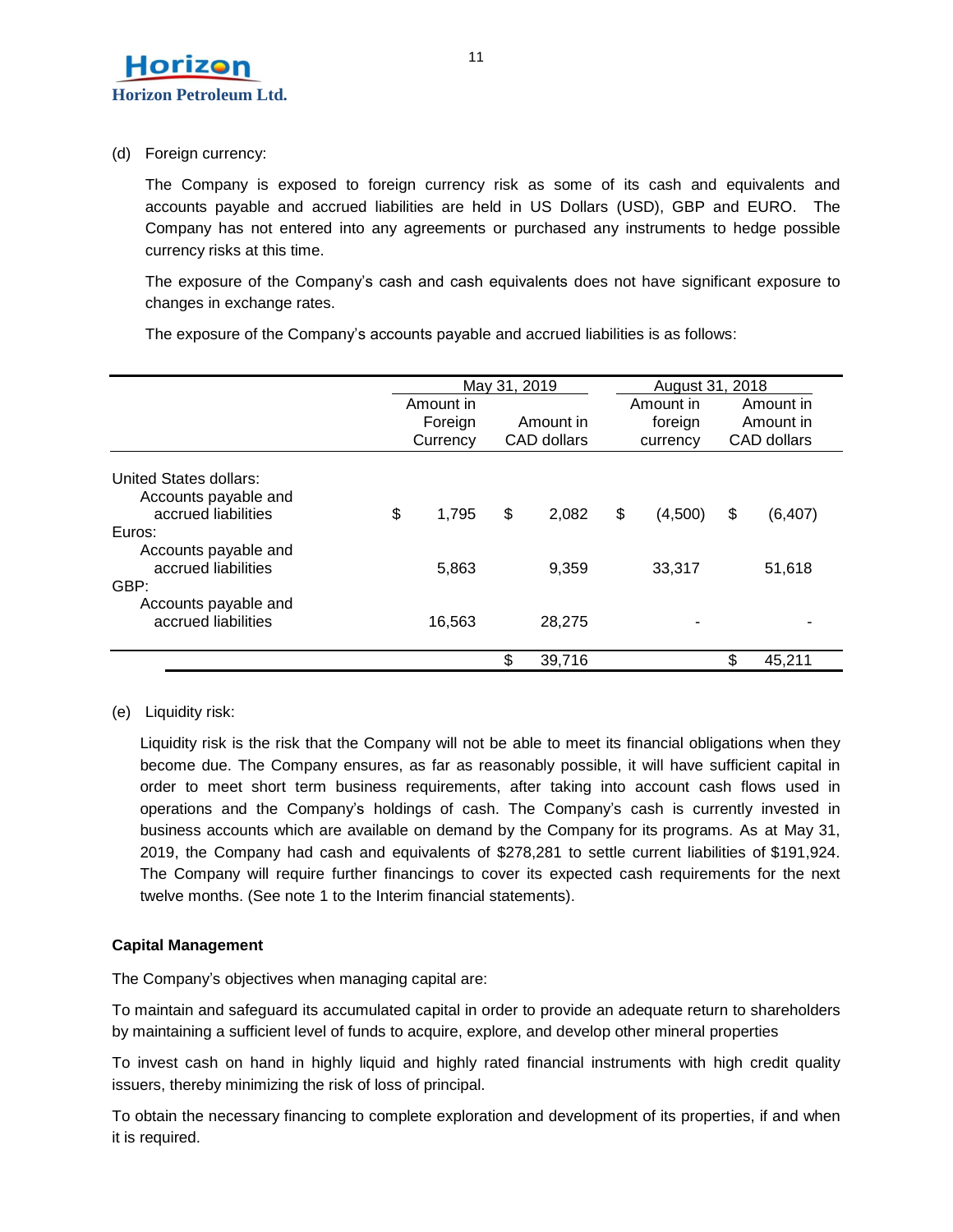

In the management of capital, the Company includes shareholders' equity in the definition of capital. The Company is not exposed to externally imposed capital requirements.

The Company manages the capital structure and makes adjustments to it, based on the level of funds required to manage its operations in light of changes in economic conditions and the risk characteristics of its underlying assets.

In order to maximize ongoing exploration and future development efforts, the Company does not pay dividends. Notwithstanding the risks described in note 1 of these Interim Statements, the Company expects to continue to raise funds, from time to time, to continue meeting its capital management objectives.

# **Current Share Data**

Between August 31, and May 31, 2019 the Company:

- (a) Issued 22,080,000 shares under a private placement for a total of 59,857,176 common shares issued and outstanding; and
- (b) Issued an additional 1,087,200 brokers warrants related to the private placement.

As of May 31, 2019 the Company had:

- (a) 59,857,176 common shares issued and outstanding;
- (b) 95,333 stock options outstanding with an exercise price of \$0.90 per share, expiring on August 4, 2023, 508,331 stock options outstanding with an exercise price of \$0.60 per share, expiring on December 4, 2022, 1,500,000 stock options outstanding with an exercise price of \$0.07 per share, expiring on November 5, 2022, and 325,000 stock options outstanding with an exercise price of \$0.09 per share, expiring on November 8, 2022; and
- (c) 1,087,200 broker warrants with an exercise price of \$0.05 per share, expiring on September 26, 2021.

Additional information is available on SEDAR at [www.sedar.com](http://www.sedar.com/)

# **Critical Accounting Estimates**

Horizon's financial and operating results contain estimates made by management in the following areas:

- Capital expenditures may be based on estimates regarding projects at various stages of evaluation, the total costs of which have not been invoiced to the Company;
- Expenses may be based on items have not been invoiced;
- Decommissioning obligations are based on estimates of future costs and the timing of expenditures;
- The recoverable value of capital assets is based on estimates that the Company expects to realize in the future; and
- Share-based compensation is based on estimates of the future volatility of the Company's common shares, among other factors.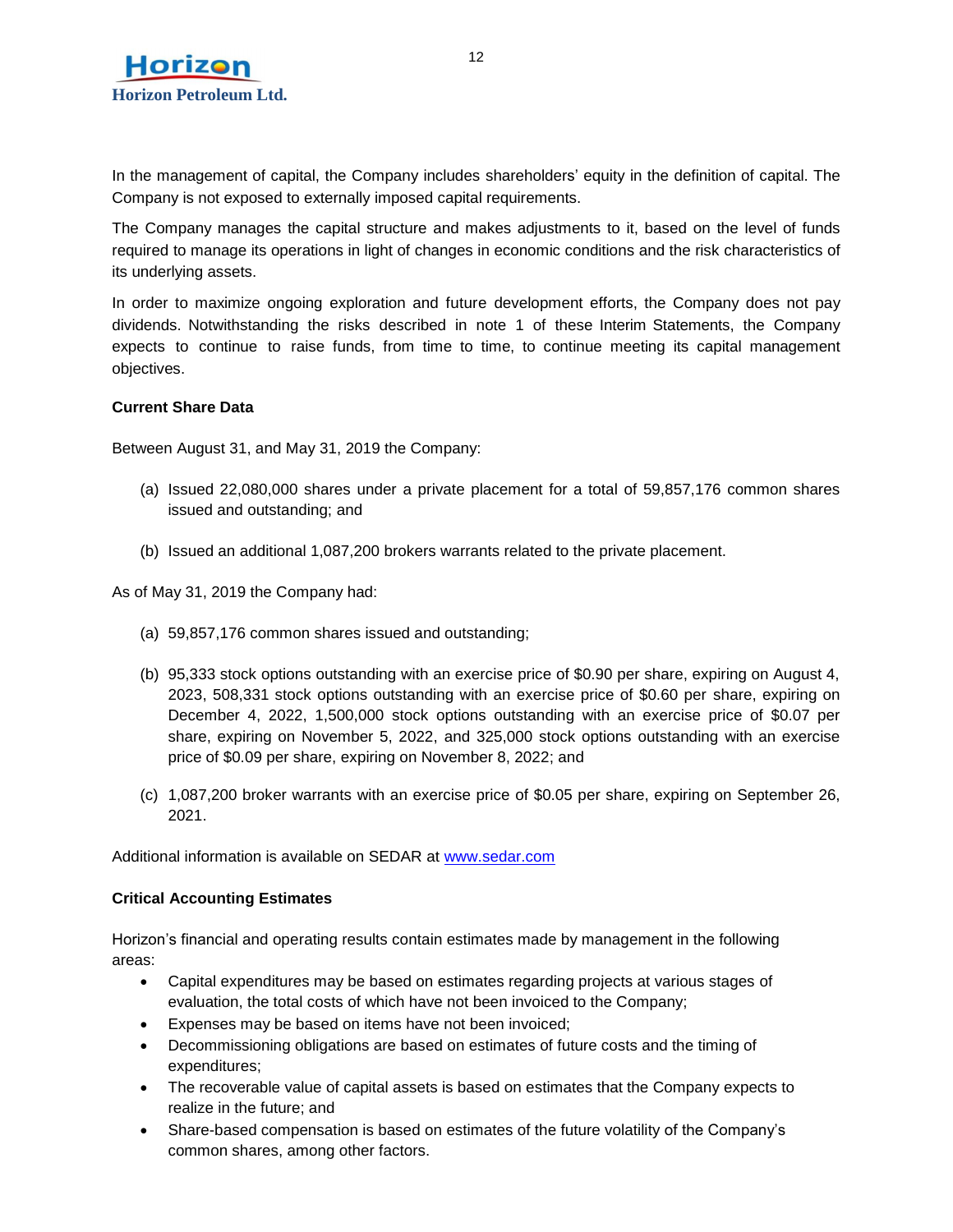

Management's assumptions are based on factors that, in management's opinion, are relevant and Appropriate. Management's assumptions may change over time as operating conditions change.

# **Decommissioning Obligations**

The Company recognizes the liability for the decommissioning associated with the abandonment of petroleum and natural gas wells, related facilities, the removal of equipment, and the restoration of land to its original condition. The fair value of the Company's obligation is recorded in the period a well or related property is drilled, constructed or acquired. Fair value is estimated using the present value of the estimated future cash outflows to abandon the assets at the Company's risk-free interest rate based on the expected timing of such cash outflows. Future costs and their expected timing are estimates that are subject to measurement uncertainty and the effect on the Interim Statements of changes in such estimates could be material in future periods.

#### **Share-based Compensation**

Share-based compensation is a non-cash expense calculated in respect of options and warrants granted. The calculation is based on the estimated fair value of the options and warrants at the time granted and is recognized as an expense over the respective vesting periods. The fair value of options is estimated using the Black-Scholes pricing model based on estimates and assumption for the expected life, volatility, risk-free interest rate, forfeiture rate, and dividend yield. By their nature, these estimates are subject to measurement uncertainty and the effect on the financial statements of changes in such estimates could be material in future periods.

# **New accounting standards, amendments and interpretations:**

During the nine months ended May 31, 2019 the Company adopted IFRS 15 – Revenue from Contracts with Customers and IFRS 9 – Financial Instruments. The adoption of this policy had no effect on the financial statements for the period.

A number of new standards, and amendments to standards and interpretations, are not yet effective as at May 31, 2019 and have not been applied in preparing the accompanying Interim Statements.

# *IFRS 16 – Leases*

On January 13, 2016 the IASB issued IFRS 16 – Leases, which will supersede IAS 17 – Leases. The standard introduces a single lessee accounting model and requires a lessee to recognize assets and liabilities for all leases with a term of more than 12 months, unless the underlying asset is of low value. A lessee is required to recognize a right-of-use asset representing its right to use the underlying asset and a lease liability representing its obligation to make lease payments The Corporation intends to adopt IFRS 16 in its financial statements for the annual period beginning on September 1, 2019.

The extent of the impact of adoption of these standards has not yet been determined. However, since the Company has no revenue and has minimal transactions, the impact on adoption at this time would be limited.